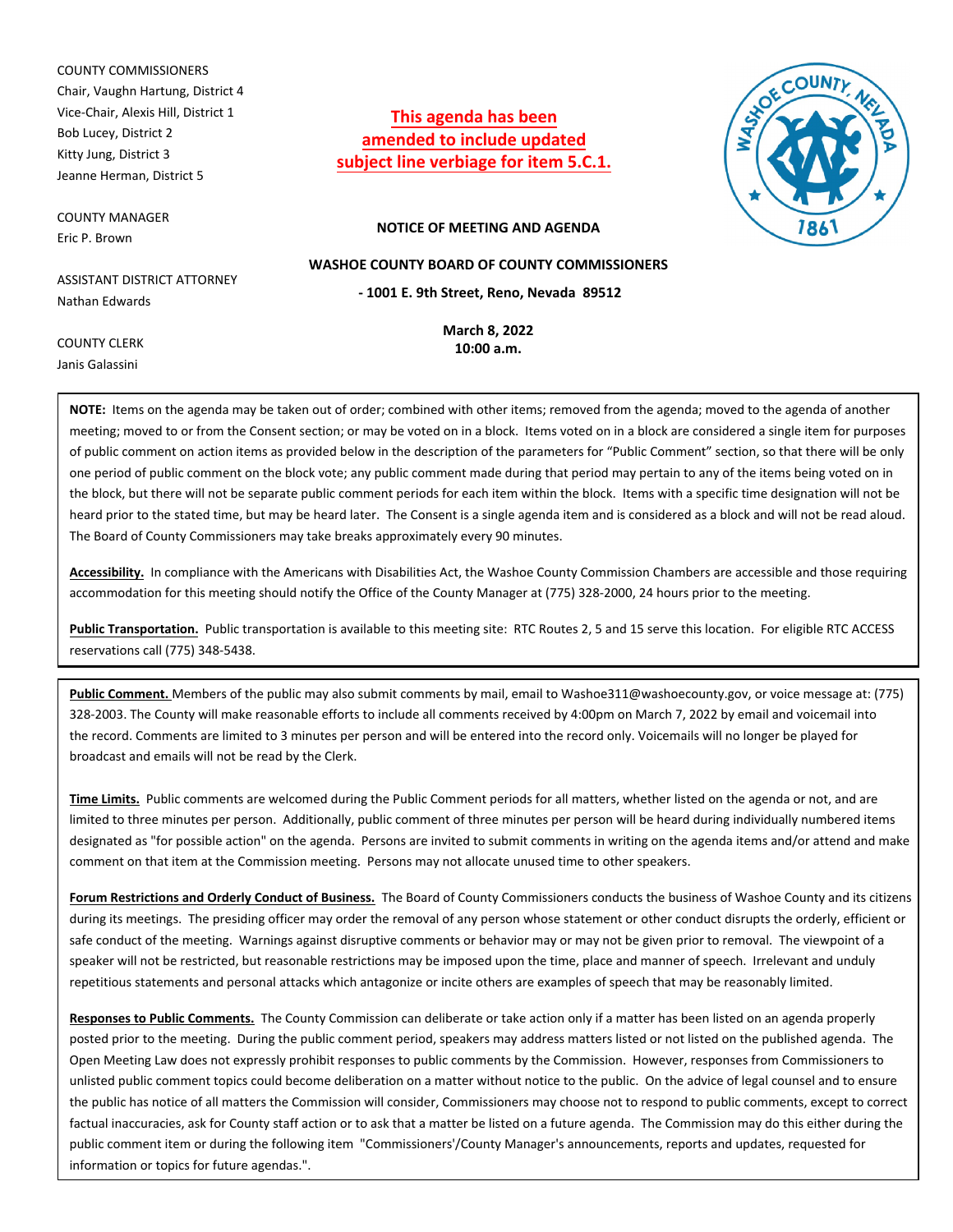Board of County Commissioners Meeting - March 8, 2022

Pursuant to NRS 241.020, the Agenda for the Board of County Commissioners has been posted at the following locations: Washoe County Administration Building (1001 E. 9th Street, Bldg. A), Washoe County Courthouse-Second Judicial District Court (75 Court Street), Reno City Hall - Clerk's Office (1 E. 1st Street); Sparks Justice Court (1675 East Prater Way); www.washoecounty.gov/bcc/board\_committees/ and https://notice.nv.gov.

Although no longer required under NRS 241.020, the agenda has been physically posted at the following locations: Washoe County Courthouse-Second Judicial District Court (75 Court Street), Reno City Hall - Clerk's Office (1 E. 1st Street), Sparks Justice Court (1675 East Prater Way).

Support documentation for the items on the agenda, provided to the Washoe County Board of Commissioners is available to members of the public at the County Manager's Office (1001 E. 9th Street, Bldg. A, 2nd Floor, Reno, Nevada) Erick Willrich, Assistant to the County Manager, (775) 328-2000 and on Washoe County's website www.washoecounty.gov/bcc <http://www.washoecounty.gov/bcc>

## **10:00 a.m.**

- 1. Salute to the flag.
- 2. Roll call.
- 3. Public Comment. Comment heard under this item will be limited to three minutes per person and may pertain to matters both on and off the Commission agenda. The Commission will also hear public comment during individual action items, with comment limited to three minutes per person. Comments are to be made to the Commission as a whole.
- 4. Commissioners'/County Manager's announcements, reports and updates to include boards and commissions updates, requests for information or topics for future agendas. (No discussion among Commissioners will take place on this item.)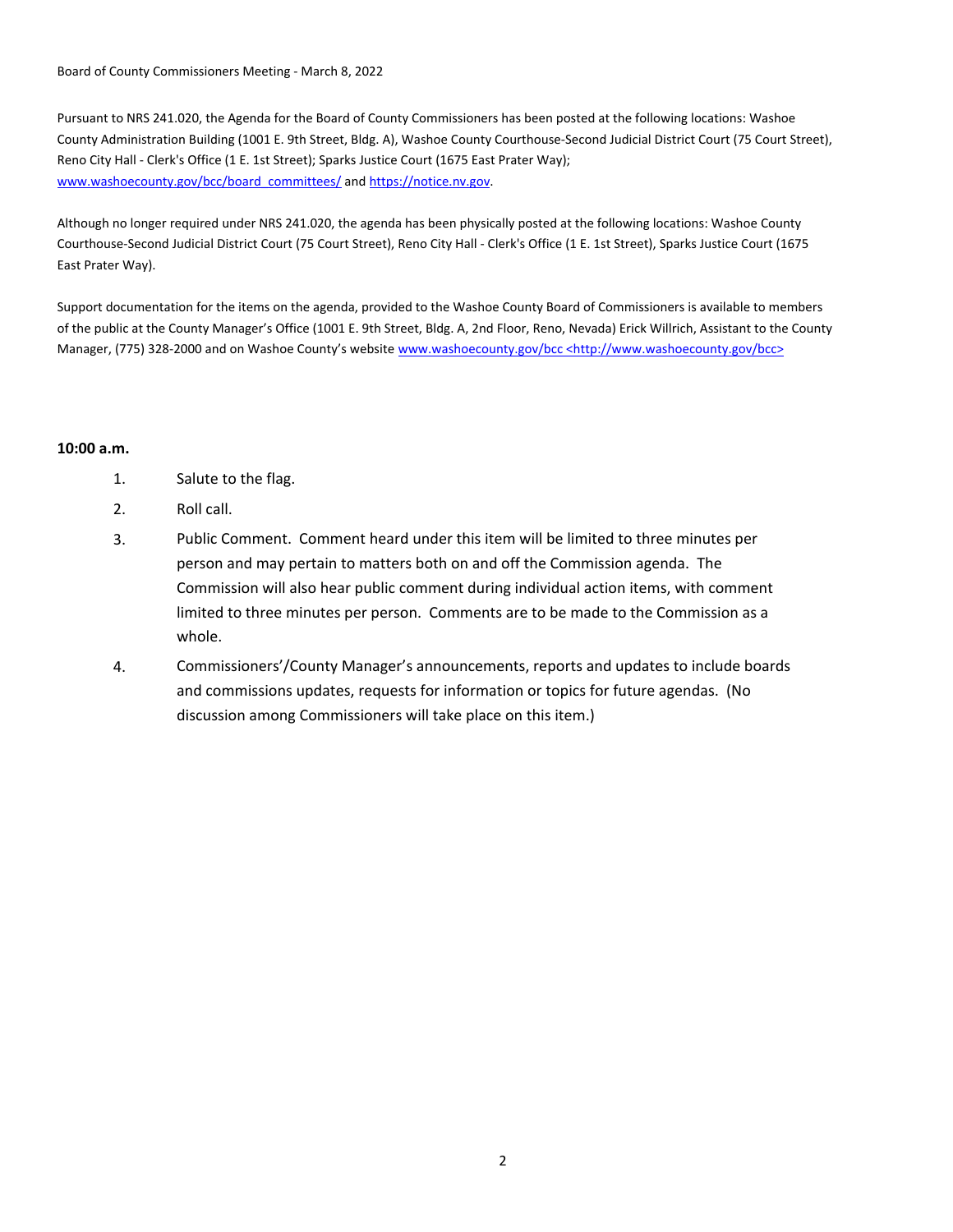# **5. Consent Items. (FOR POSSIBLE ACTION)**

Approval of minutes for the Board of County Commissioner's regular meeting of January 25, 2022 and special meeting of January 26, 2022. Clerk. (All Commission Districts.) FOR POSSIBLE ACTION 5.A.1.

[2022-01-25 W](http://washoe-nv.legistar.com/gateway.aspx?M=F&ID=0f141eb1-0e58-4724-b317-eb04926fa15e.pdf) [2022-01-26 W](http://washoe-nv.legistar.com/gateway.aspx?M=F&ID=b57e395d-a4f6-4643-bddd-1564f2bb60cd.pdf) *Attachments:*

Recommendation to approve the First Amendment to Joint Funding Agreement extending administration of the Truckee River Operating Agreement, retroactive to October 1, 2021, for a 3-year team [in an amount not to exceed \$60,317.66 for fiscal year 2022] with possible increases for fiscal years 2023 and 2024 pending Federal Water Master determination. Community Services. (All Commission Districts.) FOR POSSIBLE ACTION 5.B.1.

[BCC 03-08-22 - Staff Report for First Amendment to TROA Joint](http://washoe-nv.legistar.com/gateway.aspx?M=F&ID=c24ebc9c-1024-4d48-8c2d-98a555dea904.doc)  Funding Agreement [BCC 03-08-22 - First Amendment to TROA Joint Funding](http://washoe-nv.legistar.com/gateway.aspx?M=F&ID=17a83597-4f84-4a3b-aab9-3fe3c5a7d0c2.pdf)  **Agreement** *Attachments:*

Recommendation to approve a CC-213 Recertification form for the Community Rating System Annual Recertification Submittal to the National Flood Insurance Program for a continued reduction in required flood insurance policy premiums for unincorporated Washoe County residents located within designated special flood hazard areas. Community Services. (All Commission Districts.) FOR POSSIBLE ACTION 5.B.2.

> [BCC 03-08-22 - Staff Report for FEMA 2021 recertification](http://washoe-nv.legistar.com/gateway.aspx?M=F&ID=18fa8185-9d6c-4c0a-aa1d-33acccf3c67e.doc) [BCC 03-08-22 - Washoe County NV 2021 Recert Packet FINAL](http://washoe-nv.legistar.com/gateway.aspx?M=F&ID=b99544d4-7eb8-4e2f-8344-62e850a38142.pdf) *Attachments:*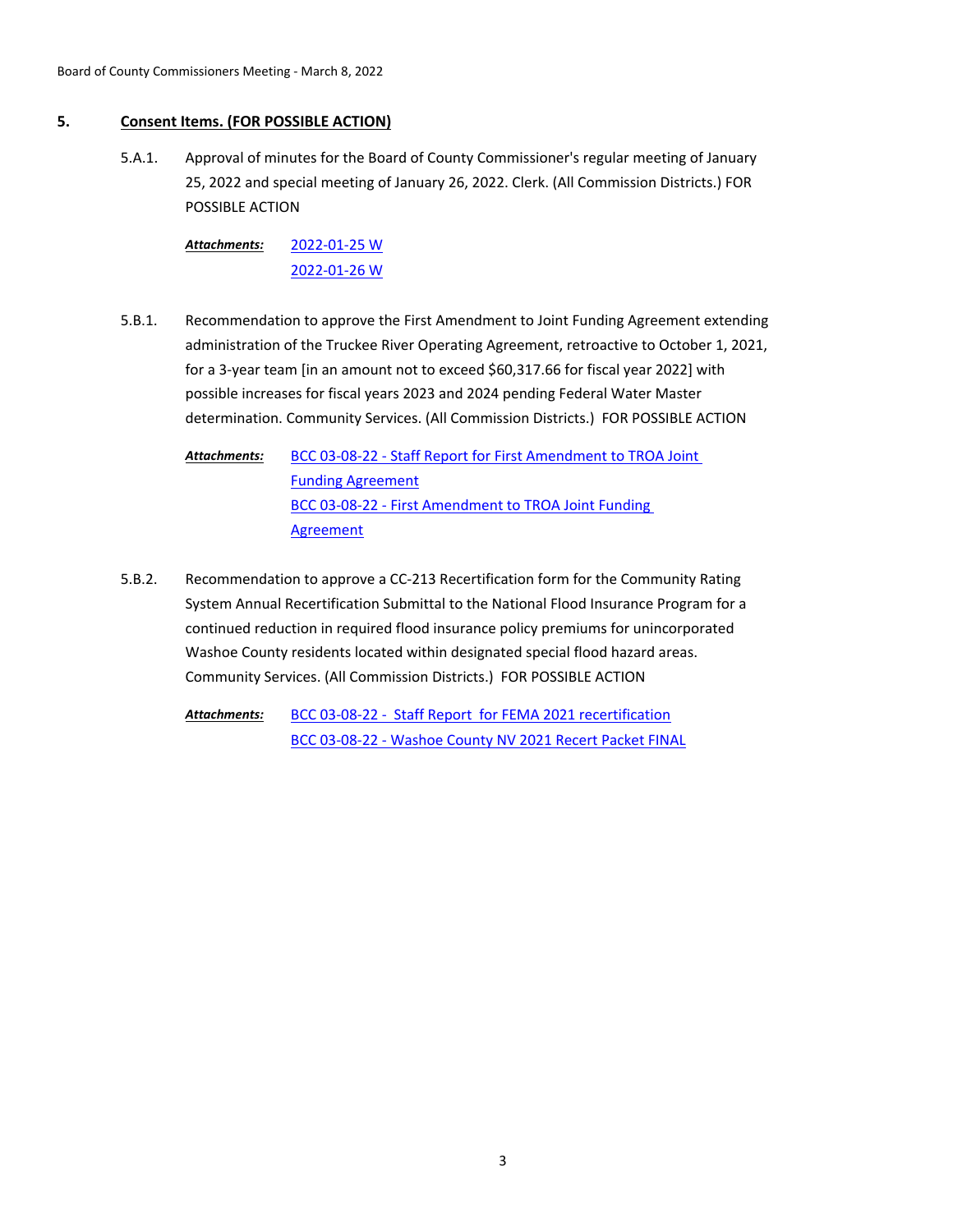Recommendation to approve Non-Exclusive Easement Amendment II to amend the existing non-exclusive easement between Washoe County and the State of Nevada, acting through the Nevada Division of State Lands, for a pedestrian footbridge across the Truckee River connecting two parcels (Assessor's Parcel Numbers 009-030-51 and 039-290-24) that are part of Dorostkar Park, [increasing the annual rental fee from \$275.00 to \$800.00] and the late payment fee from \$25.00 to \$40.00, to comply with the five-year fee analysis imposed by the Nevada Division of State Lands. Community Services Department. (Commission District 1.) FOR POSSIBLE ACTION 5.B.3.

[BCC 03-08-22 - Staff Report - Dorostkar Bridge Easement](http://washoe-nv.legistar.com/gateway.aspx?M=F&ID=e9a94977-8a85-4025-a893-f3284dd0b602.docx)  Amendment II [BCC 03-08-22 - Attachment 1 to staff report - 1998 Dorostkar](http://washoe-nv.legistar.com/gateway.aspx?M=F&ID=e253ce35-be3f-4c4b-9183-3882fadc98d0.pdf)  Bridge Easement [BCC 03-08-22 - Attachment 2 to staff report - 2016 Dorostkar](http://washoe-nv.legistar.com/gateway.aspx?M=F&ID=8eee5fde-6617-4355-9ba0-917486b35f71.pdf)  Bridge Easement Amendment I [BCC 03-08-22 - Dorostkar Bridge Easement Amendment II](http://washoe-nv.legistar.com/gateway.aspx?M=F&ID=52c1d376-7fed-4e30-8f29-6b34c256c7d9.pdf) *Attachments:*

Recommendation to approve budget amendments totaling an increase of [\$101,635.00; \$11,874.00 county match] in both revenue and expense to the FY22 Centers for Disease Control and Prevention (CDC) Public Health Preparedness BP2 Carryover Program Grant Subaward retroactive to July 1, 2021 through June 30, 2022 and direct the Comptroller's Office to make the appropriate budget amendments. Health District. (All Commission Districts.) FOR POSSIBLE ACTION 5.C.1.

BCC Staff Report\_FY22\_PHP Carryover\_03-08-22.docx.doc [SG 25544 Washoe County Health District\(6-30-22\)FINAL.pdf](http://washoe-nv.legistar.com/gateway.aspx?M=F&ID=0da58a50-c6d2-4a5b-84ae-444db0bd7b46.pdf) *Attachments:*

Recommendation to approve an increase to the salary range for the vacant Deputy Chief Medical Examiner classification (pay grade C0002) from \$233,875.20 - \$317,907.20 to \$251,097.60 - \$324,958.40, and the Assistant Medical Examiner classification (pay grade C0001) from \$193,086.40 - \$257,462.40 to \$222,102.40 - \$287,435.20, as reviewed by Korn Ferry and authorize Human Resources to make the necessary changes. This request is being brought forward to address the recruitment and retention challenges resulting from an extremely competitive market demand for the physician positions within the Washoe County Regional Medical Examiner's Office. [Total fiscal impact \$87,899.00] Human Resources/Medical Examiner's Office. (All Commission Districts.) FOR POSSIBLE ACTION 5.D.1.

*Attachments:* [Staff Report - Medical Examiner Salaries](http://washoe-nv.legistar.com/gateway.aspx?M=F&ID=47ac7f55-9567-4ec3-838e-e75df19804cb.docx)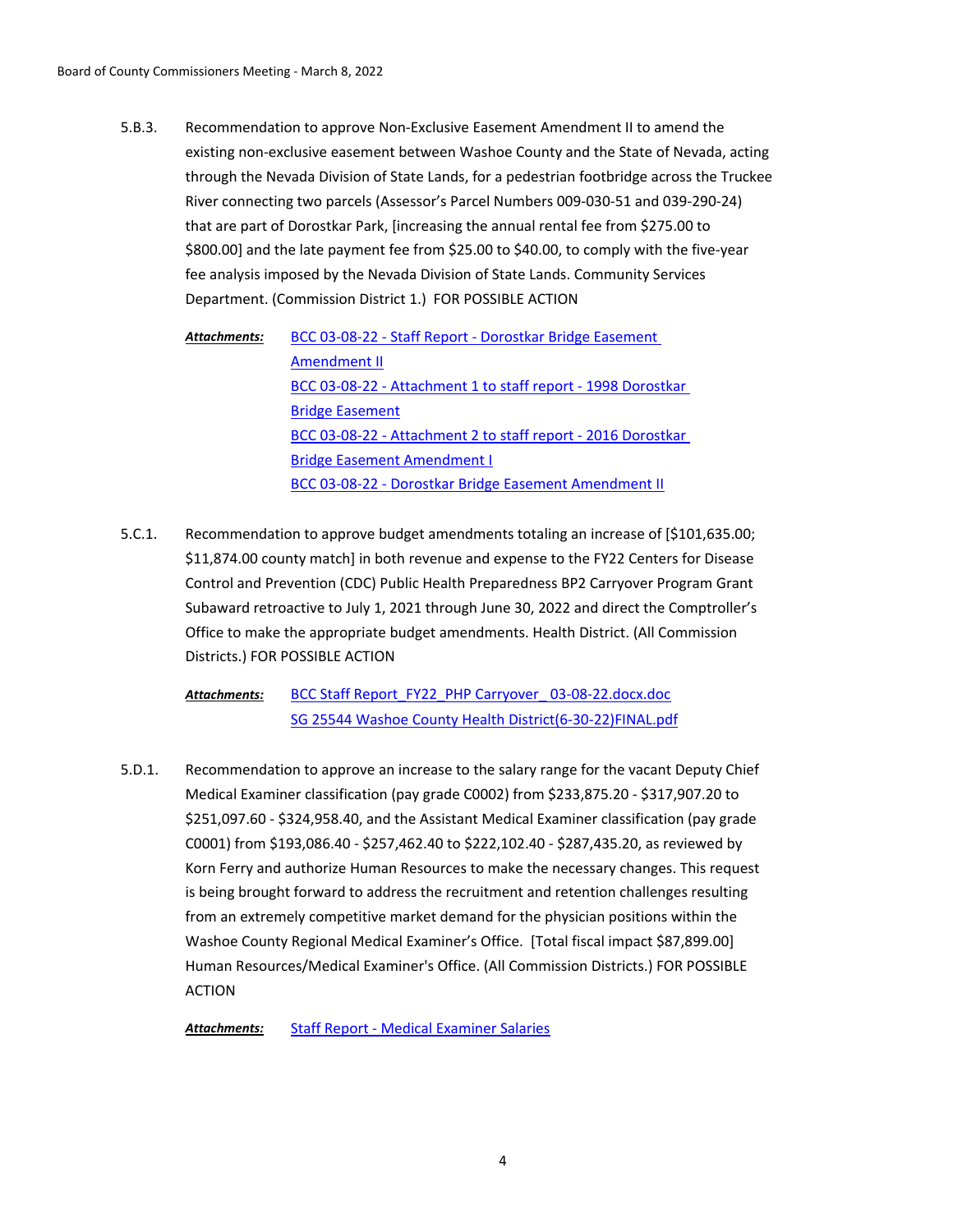Recommendation to accept a sub-grant award from the State of Nevada, Division of Child and Family Services (DCFS) in the amount of [\$99,591.00; no county match] in Federal Adoption Incentive funds retroactive from October 1, 2021 through September 30, 2022, to support foster care and adoption recruitment and training efforts, non-county employee travel expenses to facilitate adoptive placements, recognition/appreciation activities for foster and adoptive parents, food and mementos for foster families, and safe and stable placements for all children in care; and authorize the Director of Human Services Agency to execute retroactively the sub-grant award and direct the Comptroller's Office to make the necessary budget amendments. Human Services Agency. (All Commission Districts.) FOR POSSIBLE ACTION 5.E.1.

[BCC 03-08-22 TMP5838 Accept Adoption Incentive Grant FY22](http://washoe-nv.legistar.com/gateway.aspx?M=F&ID=e682d51e-1f33-499c-8f73-d7b6397323b1.doc)  [\$99,591, no County Match] [93603-20-003 AI NOSA](http://washoe-nv.legistar.com/gateway.aspx?M=F&ID=c35f02ee-4cd6-4759-8073-c25ae9be0da4.pdf) *Attachments:*

Recommendation to accept a Child Abuse and Neglect State Grant (CANS) sub-grant award from the State of Nevada, Division of Child and Family Services (DCFS) in the amount of [\$30,950.00; no county match], retroactive from December 1, 2021 through September 30, 2022 to support continuous quality improvement and data driven decision-making for child welfare; and authorize the Director of Human Services Agency to execute retroactively the sub-grant award; and direct the Comptroller's Office to make the necessary budget amendments. Human Services Agency. (All Commission Districts.) FOR POSSIBLE ACTION 5.E.2.

[BCC 03-08-22 TMP5839 Accept FY22 CANS \[\\$30,950; no county](http://washoe-nv.legistar.com/gateway.aspx?M=F&ID=24463b4d-928c-41b7-a331-8331ae2cb20e.doc)  match] [93669-21-101 WCHSA NOSA](http://washoe-nv.legistar.com/gateway.aspx?M=F&ID=a5ea26d2-7dc1-48f9-b39d-67297406bdd9.pdf) *Attachments:*

Recommendation to approve the Fifth Amendment to the Child Welfare Collaborative Agreement with Casey Family Programs in the amount of [\$67,000.00; no County match] retroactive from January 1, 2022 through December 31, 2022 to facilitate family reunification and permanency for children and reduce foster care reentries; and authorize the Director of Human Services Agency to retroactively execute Agreement documents; and direct the Comptroller's Office to make the necessary budget amendments. Human Services Agency. (All Commission Districts.) FOR POSSIBLE ACTION 5.E.3.

[BCC 03-08-22 TMP5841 Accept FY22 Casey Family Programs](http://washoe-nv.legistar.com/gateway.aspx?M=F&ID=477ad32f-c34c-457c-afe9-b8aaecdade7a.doc)  [\$67,000; no match] [Washoe County HSA 2022 Collaboration Amendment fully signed](http://washoe-nv.legistar.com/gateway.aspx?M=F&ID=72078349-cef5-4936-850b-7bf3712404f7.pdf) *Attachments:*

5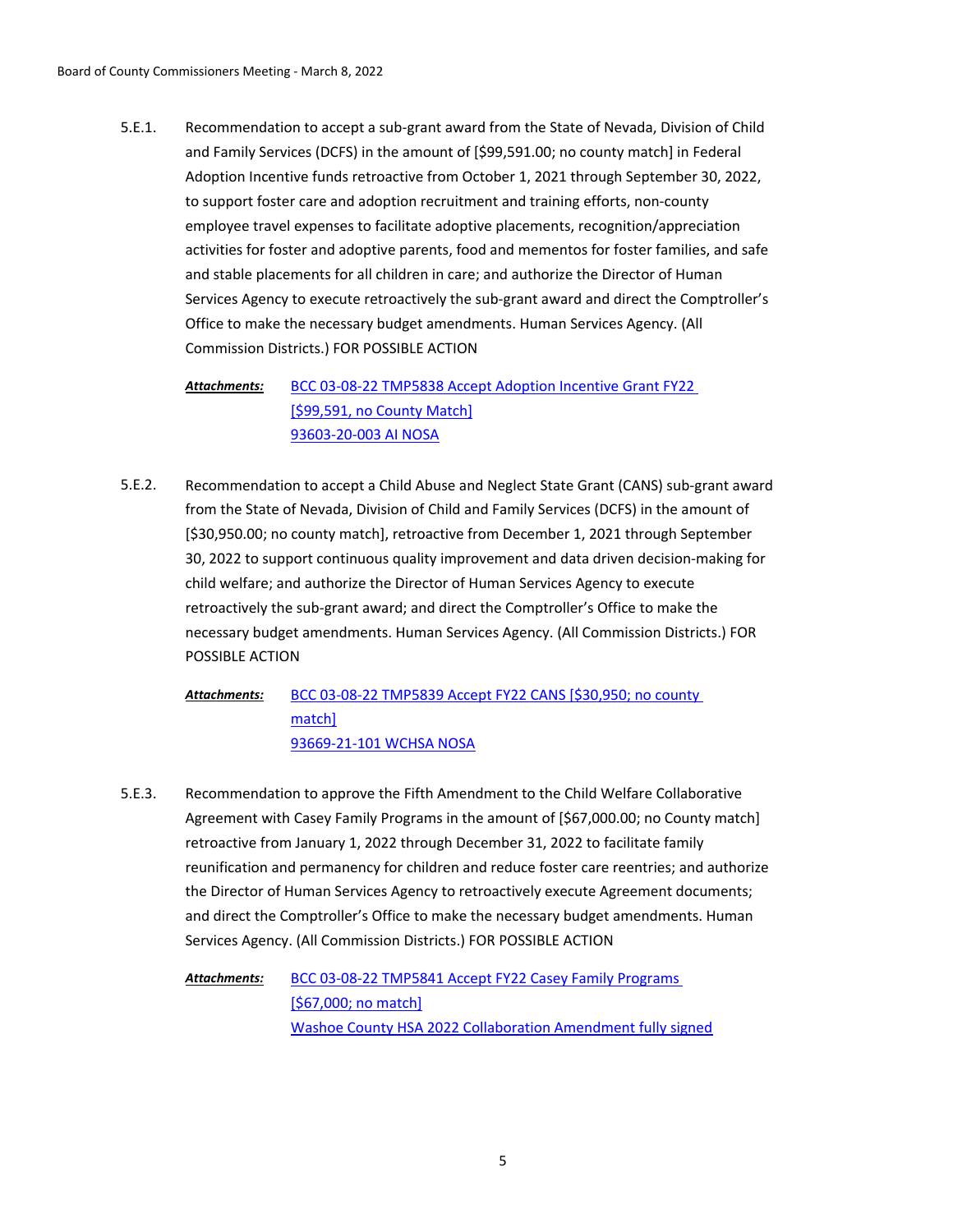Recommendation to accept the Continuum of Care - Transitional Age Youth Program Grant from the United States Department of Housing and Urban Development (HUD), in the amount of [\$40,224.00; \$10,056.00 county match] to provide housing and supportive services for homeless youth age 18-24 and/or youth aging out of the foster care system retroactive for the period of January 1, 2022 through December 31, 2022; and authorize the Director of the Human Services Agency to retroactively execute the grant agreement; and direct the Comptroller's Office to make the necessary budget amendments. Human Services Agency. (All Commission Districts.) FOR POSSIBLE ACTION 5.E.4.

[BCC 03-08-22 TMP5842 Accept FY22 CoC Transitional Age Youth](http://washoe-nv.legistar.com/gateway.aspx?M=F&ID=57c4f5ae-cc84-417c-801a-7b151cebf31f.doc)  Grant [\$40,224;\$10,056 match] [NV0138L9T012001 Washoe Transitional Age Youth GA \(005\)](http://washoe-nv.legistar.com/gateway.aspx?M=F&ID=9e1a28f0-e28f-4be0-855d-8e7b1a04ba64.pdf) *Attachments:*

Recommendation to approve, pursuant to NRS 244.1505, Commission District Special Fund disbursement in the amount of [\$1,000.00] for Fiscal Year 2021-2022; District 1 Commissioner Alexis Hill recommends a [\$1,000.00] grant to the Nevada Interfaith Association --a non-profit organization-- to support the 2022-2023 Dr. Martin Luther King, Jr. Interfaith Memorial Celebration; approve Resolution necessary for same; and direct the Comptroller's Office to make the necessary disbursement of funds. Manager's Office. (Commission District 1.) FOR POSSIBLE ACTION 5.F.1.

[03.08.22 BCC Staff Report - NV Interfaith Association](http://washoe-nv.legistar.com/gateway.aspx?M=F&ID=22cbe8d1-f7eb-4e7a-a3c3-40ea247396ed.docx) [03.08.22 BCC Resolution - NV Interfaith Association](http://washoe-nv.legistar.com/gateway.aspx?M=F&ID=f83707fc-5ee3-4e79-96d9-b07ca0bc9350.docx) *Attachments:*

Recommendation to approve, pursuant to NRS 244.1505, Commission District Special Fund disbursement in the amount of [\$5,000.00] for Fiscal Year 2021-2022; District 1 Commissioner Alexis Hill recommends a [\$5,000.00] grant to Our Story, Inc. --a non-profit organization-- to support organizational capacity, advance on-going preservation, increase leadership personnel/activity, docent training (programming and interpretation), and marketing surrounding the creation of Northern Nevada African American Firefighter Museum; approve Resolution necessary for same; and direct the Comptroller's Office to make the necessary disbursement of funds. Manager's Office. (Commission District 1.) FOR POSSIBLE ACTION 5.F.2.

[03.08.22 BCC Staff Report - Our Story, Inc](http://washoe-nv.legistar.com/gateway.aspx?M=F&ID=e10b5ba5-8a4b-42d2-9a1d-9a7b31f97fb5.pdf) [03.08.22 BCC Resolution - Our Story, Inc](http://washoe-nv.legistar.com/gateway.aspx?M=F&ID=097b7082-4690-46db-bdbc-735dadb8e703.pdf) *Attachments:*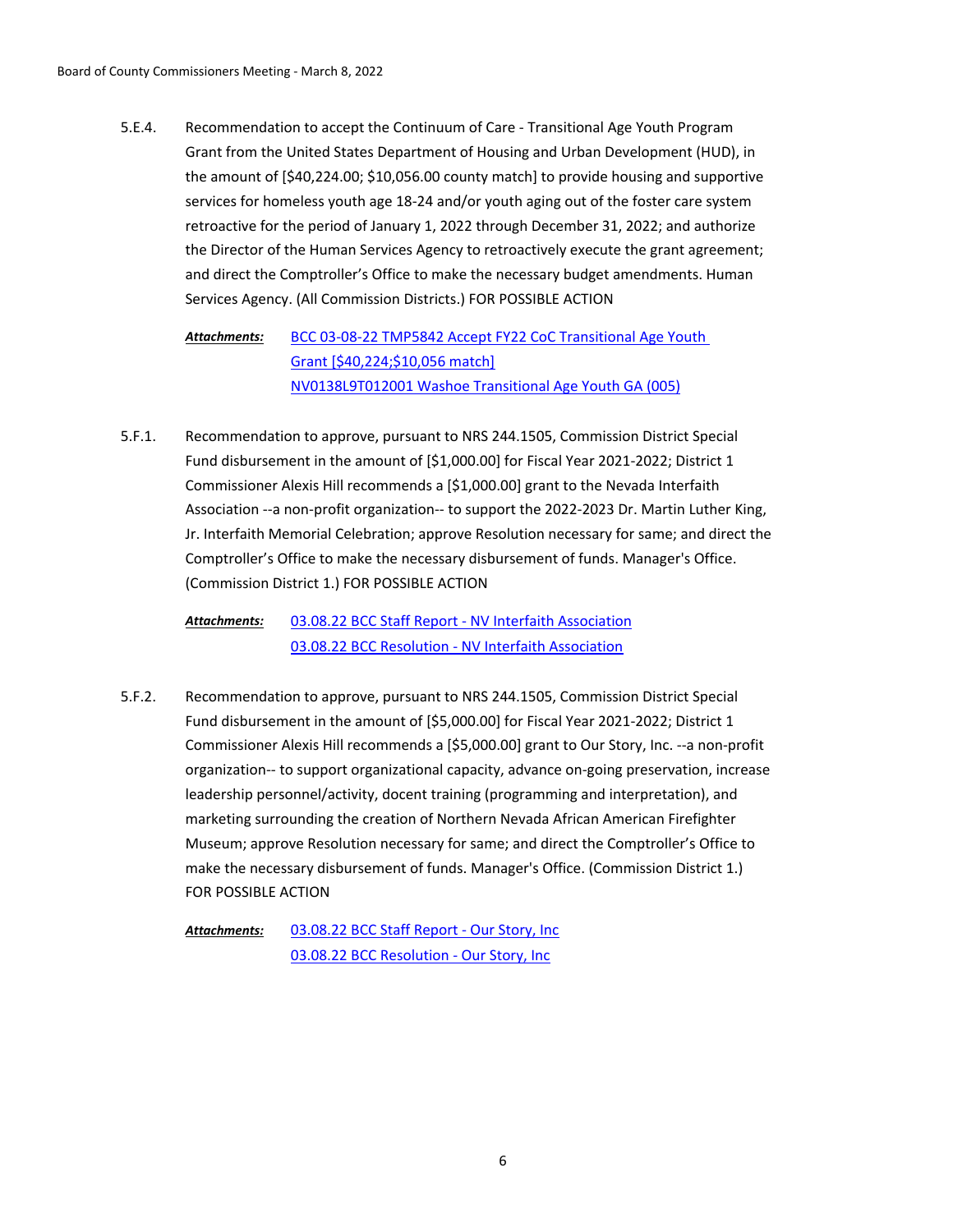Recommendation to approve, pursuant to NRS 244.1505, Commission District Special Fund disbursement in the amount of [\$15,100.00] for Fiscal Year 2021-2022; District 1 Commissioner Alexis Hill recommends a [\$15,100.00] grant to the Tahoe Transportation District (TTD) --a government entity-- to support staffing costs for a Deputy District Manager and efforts in advancing transportation development, including regional revenue; approve Resolution necessary for same; and direct the Comptroller's Office to make the necessary disbursement of funds. Manager's Office. (Commission District 1.) FOR POSSIBLE ACTION 5.F.3.

[03.08.22 BCC Staff Report - TTD](http://washoe-nv.legistar.com/gateway.aspx?M=F&ID=b1094047-77b7-4f1f-8c82-80d9d1fac4f1.pdf) [03.08.22 BCC Resolution - TTD](http://washoe-nv.legistar.com/gateway.aspx?M=F&ID=da4f1b08-39a2-483d-b63d-0870249b644d.pdf) *Attachments:*

Recommendation to approve, pursuant to NRS 244.1505, Commission District Special Fund disbursement in the amount of [\$34,752.00] for Fiscal Year 2021-2022; District 2 Commissioner Bob Lucey recommends a [\$34,752.00] grant to the Washoe County Roads Fund to support the purchase of two cattle/horse guard to be installed at the end of Toll Road/Ravazza Road area to assist in keeping the Virginia Range Horses out of the neighborhood and off of the Washoe County roadways; approve Resolution necessary for same; and direct the Comptroller's Office to make the necessary budget appropriation transfers. Manager's Office. (Commission District 2.) FOR POSSIBLE ACTION 5.F.4.

[Staff Report - Cattle Horse Guards - Lucey](http://washoe-nv.legistar.com/gateway.aspx?M=F&ID=08343079-4791-41c9-906c-3192454ce335.doc) [Resolution - Cattle Horse Guards - Lucey](http://washoe-nv.legistar.com/gateway.aspx?M=F&ID=4d5dd00f-7d99-4703-ac41-186f6739fced.docx) *Attachments:*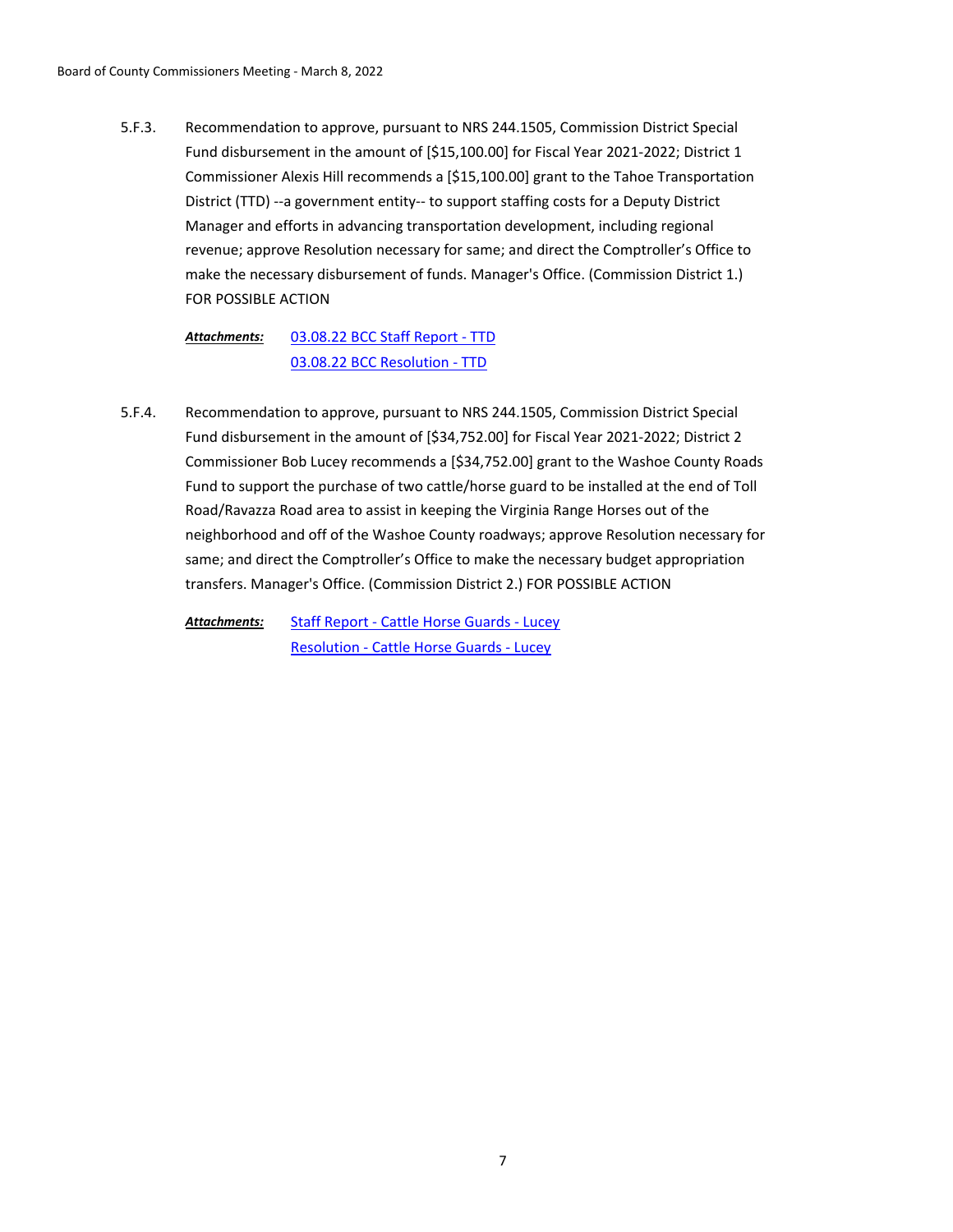Recommendation to approve, pursuant to NRS 244.1505, Commission District Special Fund disbursement in the amount of [\$60,448.00] for Fiscal Year 2021-2022; District 2 Commissioner Bob Lucey recommends a [\$5,700.00] grant to Awaken -- a nonprofit organization created for charitable, religious, or educational purposes -- for the purpose of eradicating commercial sexual exploitation; a [\$5,700.00] grant to Mustangs Wrestling Club -- a nonprofit organization created for charitable, religious, or educational purposes to support area youth in efforts to teach discipline, self-confidence and inner strength to overcome obstacles; a [\$5,700.00] grant to Boy Scouts of America Nevada Area Council - a nonprofit organization created for charitable, religious, or educational purposes -- to support its mission of preparing young people to make ethical and moral choices over their lifetimes; a [\$5,700.00] grant to Forever14 -- a nonprofit organization created for charitable, religious, or educational purposes -- for the purpose of supporting outreach and programs focusing on preventing teen suicide through activities that support self-confidence and resiliency; a [\$5,700.00] grant to the Adopt A Vet Dental Program -- a nonprofit organization created for charitable, religious, or educational purposes -- to provide free critical and life-saving dental care to impoverished veterans in Nevada; a [\$5,748.00] grant to the Nevada Department of Veterans Services' Capitol Hill Clinic -- a nonprofit organization created for charitable, religious, or educational purposes -- to support housing assistance for U.S. military veterans; a [\$10,000.00] grant to Eddy House -- a nonprofit organization created for charitable, religious, or educational purposes -- to support transitional housing to homeless and at-risk youth as they transition into permanent housing and become self-sufficient; a [\$10,000.00] grant to The Greater Reno Community Ice Skating Association -- a nonprofit organization created for charitable, religious, or educational purposes -- to support scholarships for youth who show an interest in learning ice sports but demonstrate a financial hardship that would otherwise prevent them from participating; a [\$500.00] grant to the Human Services Agency of Washoe County -- a government entity -- to purchase items for an instant photo booth including a camera, printing paper and ink, for the visitors to the Family Resource Center to create memories as they work on reunification; and a [\$5,700.00] grant to Friends of Washoe County Library -- a nonprofit organization created for charitable, religious, or educational purposes -- for use to improve the library as a destination for the entire family from youth to senior citizens; approve Resolutions necessary for same; and direct the Comptroller's Office to make the necessary disbursement of funds and net zero cross fund and/or cross function budget appropriation transfers. Manager's Office. (Commission District 2.) FOR POSSIBLE ACTION 5.F.5.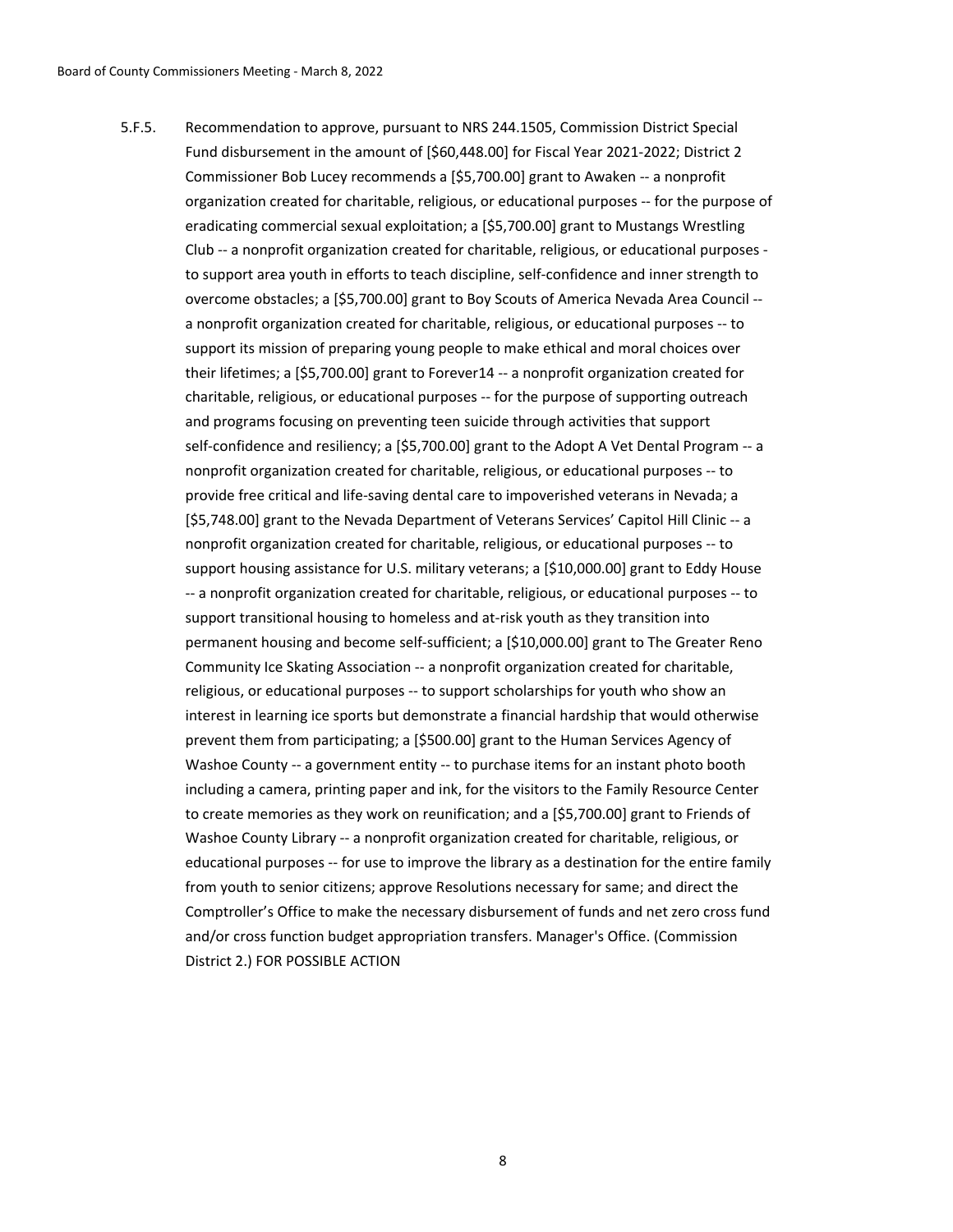# Board of County Commissioners Meeting - March 8, 2022

[Staff Report - Lucey DF 2022](http://washoe-nv.legistar.com/gateway.aspx?M=F&ID=3fd97cc3-0424-4abe-9a24-a3e932071912.docx) [Resolution\\_Awaken](http://washoe-nv.legistar.com/gateway.aspx?M=F&ID=f4df78d1-5aa3-40ac-8811-9318fcb8d107.docx) [Resolution\\_Mustangs](http://washoe-nv.legistar.com/gateway.aspx?M=F&ID=17a9c7e5-2109-4d92-900c-5ed30d49d748.docx) [Resolution\\_Boy\\_Scouts](http://washoe-nv.legistar.com/gateway.aspx?M=F&ID=288f5782-ef80-488d-96ed-bcecc19e01cd.docx) [Resolution\\_Forever14](http://washoe-nv.legistar.com/gateway.aspx?M=F&ID=757c287e-4b5c-4be8-9a3a-069222f24b05.docx) [Resolution\\_Adopt A Vet Dental Program](http://washoe-nv.legistar.com/gateway.aspx?M=F&ID=74404595-9314-48d0-8b7d-09f7c39b7598.docx) [Resolution\\_VetServices](http://washoe-nv.legistar.com/gateway.aspx?M=F&ID=1263ba75-b153-426a-a67d-921eee754a24.docx) **Resolution Eddy House** [Resolution\\_IceSkating](http://washoe-nv.legistar.com/gateway.aspx?M=F&ID=5010c1d2-d155-4886-b958-a7ef6bebedeb.docx) [Resolution\\_HSA\\_photo](http://washoe-nv.legistar.com/gateway.aspx?M=F&ID=76062be3-4386-4217-be7c-05de1033b756.docx) [Resolution\\_SouthValleysLibrary](http://washoe-nv.legistar.com/gateway.aspx?M=F&ID=23bcb8b3-8ae6-4fb3-b85f-1d051d98f9bf.docx) *Attachments:*

Recommendation to approve, pursuant to NRS 244.1505, Commission District Special Fund disbursement in the amount of [\$24,780.00] for Fiscal Year 2021-2022; District 5 Commissioner Jeanne Herman recommends a [\$14,780.00] grant to Awaken -- a nonprofit organization created for charitable, religious, or educational purposes -- for the purpose of eradicating commercial sexual exploitation; and a [\$10,000.00] grant to The Salvation Army -- a nonprofit organization created for charitable, religious, or educational purposes -- to support its human trafficking survivor program; approve Resolutions necessary for same; and direct the Comptroller's Office to make the necessary disbursement of funds. Manager's Office. (Commission District 5.) FOR POSSIBLE ACTION 5.F.6.

[Staff Report - Salvation\\_Awaken](http://washoe-nv.legistar.com/gateway.aspx?M=F&ID=82fa2e3e-c40a-4279-9f64-7ebbfe47dee8.docx) [Resolution\\_Awaken](http://washoe-nv.legistar.com/gateway.aspx?M=F&ID=42fad282-6a43-43b2-9d5c-f104558097a0.docx) Resolution Salvation Army2 *Attachments:*

Acknowledge receipt of the audit completed for the Public Guardian's Office from the Internal Audit Division. Manager's Office. (All Commission Districts.) FOR POSSIBLE ACTION 5.F.7.

[Staff Report PG Audit](http://washoe-nv.legistar.com/gateway.aspx?M=F&ID=af94cb9d-cf4e-4500-a5cb-740c775dbf22.doc) [Public Guardian Audit Report](http://washoe-nv.legistar.com/gateway.aspx?M=F&ID=5f80a5d0-8a16-4a3a-ae70-2ffc8a8adf22.pdf) [Exhibit 1 - Time Study](http://washoe-nv.legistar.com/gateway.aspx?M=F&ID=2bcc67b9-3049-49c7-bf66-4c34f0c413f1.docx) [Exhibit 2 - Class Specs](http://washoe-nv.legistar.com/gateway.aspx?M=F&ID=77e7cb7d-420b-4f66-b96e-d37c8b2a40f6.pdf) [Exhibit 3 - Proposed Org Chart](http://washoe-nv.legistar.com/gateway.aspx?M=F&ID=e5b622b9-003e-4964-a359-dd878f73d8a2.docx) *Attachments:*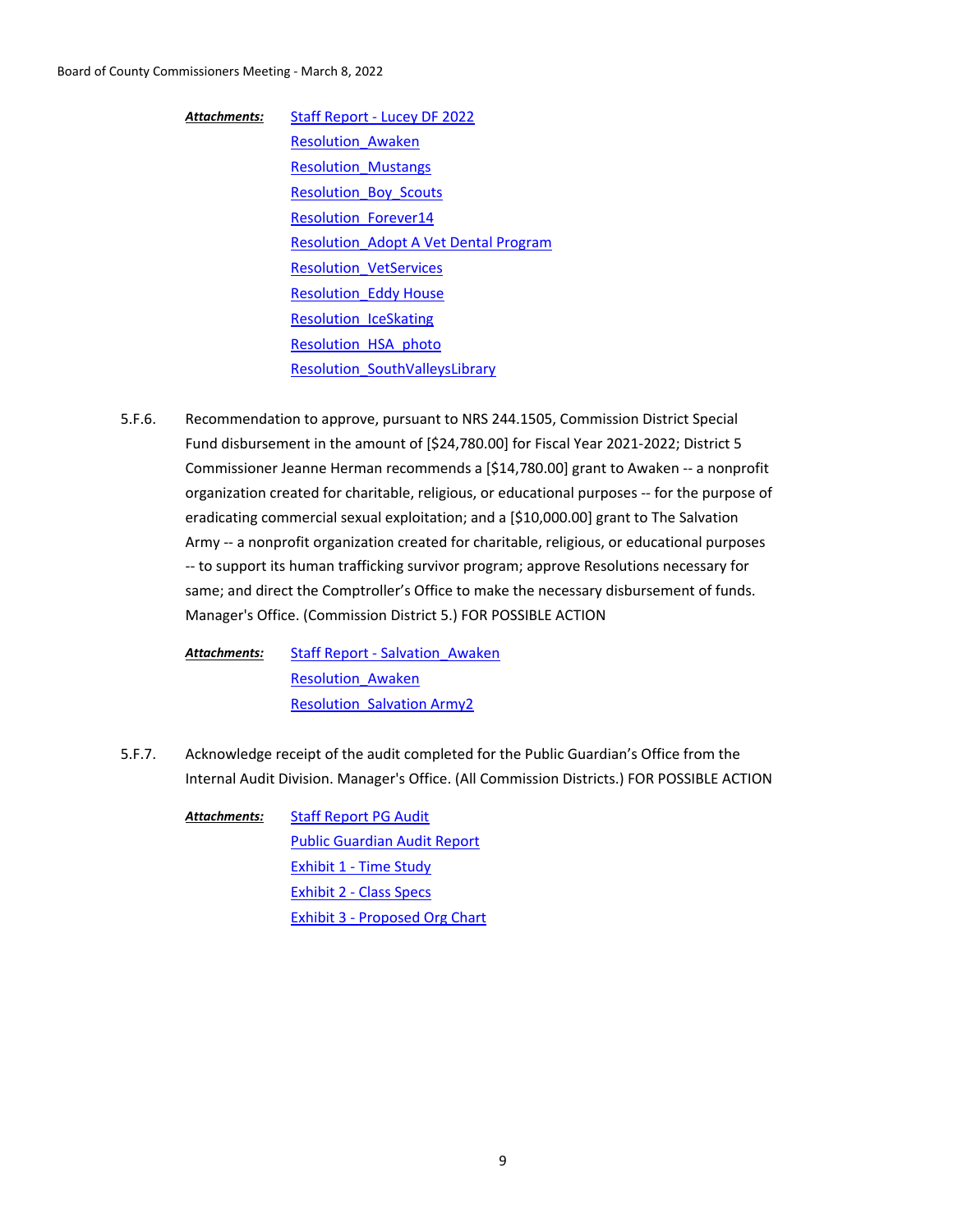Recommendation to accept supplemental funding [additional funding of \$13,000.00, for a total of \$39,600.00, no match required] from the USDA Forest Service Humboldt-Toiyabe National Forest for overtime costs incurred while involved in the Cooperative Law Enforcement Agreement #21-LE-11041700-005 for the period date signed - December 31, 2024; and if approved, direct Comptroller's Office to make the necessary budget amendments and authorize Sheriff Balaam to execute Modification #002 of grant award documents. Sheriff. (All Commission Districts.) FOR POSSIBLE ACTION 5.G.1.

[BCC 03-08-22 - Sheriff - Forest Service Grant Supplemental](http://washoe-nv.legistar.com/gateway.aspx?M=F&ID=300212ce-41f2-4ec0-9914-3d634a1d9683.doc)  [\$13,000] [21LE11041700005 Washoe FY22 Mod 002- unsigned](http://washoe-nv.legistar.com/gateway.aspx?M=F&ID=436fa275-2e72-480b-8b9f-6561afdd79b2.pdf) *Attachments:*

Recommendation to retroactively Award Request for Proposal (RFP) No. 3163-22, for Consolidated Detainee Communication Services at the Washoe County Sheriff's Office Regional Consolidated Adult Detention Facility and Jan Evans Juvenile Detention Facility to the most responsive and qualified bidder, Smart Communications Holding, Inc. 10491 72nd Street Seminole, FL 33777 and to authorize the Purchasing and Contracts Manager to execute a contract allowing for communication services to continue to be provided to prisoners and to continue to have the fees charged to prisoners and others for use of the service to pay for the cost of providing the service. The County bears no fiscal responsibility for this service. The term of the bid award shall be January 1, 2022, for three (3) years with two (2) two-year renewal terms. Sheriff. (All Commission Districts.) FOR POSSIBLE ACTION 5.G.2.

[BCC 03-08-22 - Sheriff - Smart Communication Contract](http://washoe-nv.legistar.com/gateway.aspx?M=F&ID=7924274d-51af-4047-b72a-d0ea472cd3a7.docx) [RFP 3163-22 Consolidated Detainee Communication Services](http://washoe-nv.legistar.com/gateway.aspx?M=F&ID=48475150-1504-4c39-90be-3b4b5d066f83.pdf) *Attachments:*

Recommendation to approve the changes of part-time benefited Washoe County Sheriff's Office Detention Chaplain Assistant (position number 70010606) and part-time benefited Detention Library Aide (position number 70010607) to full-time (40 hour/1.0 FTE); and authorize Human Resources to make the necessary changes. No fiscal impact to Washoe County. Increase in cost to the Inmate Commissary Trust Fund of approximately \$58,600.00 annually. Sheriff. (All Commission Districts.) FOR POSSIBLE ACTION 5.G.3.

[BCC 03-08-22 - Sheriff - Detention Chaplain - Detention Library](http://washoe-nv.legistar.com/gateway.aspx?M=F&ID=ad44d966-4398-4b93-b45b-4b5d9c5baa4f.doc)  Aide *Attachments:*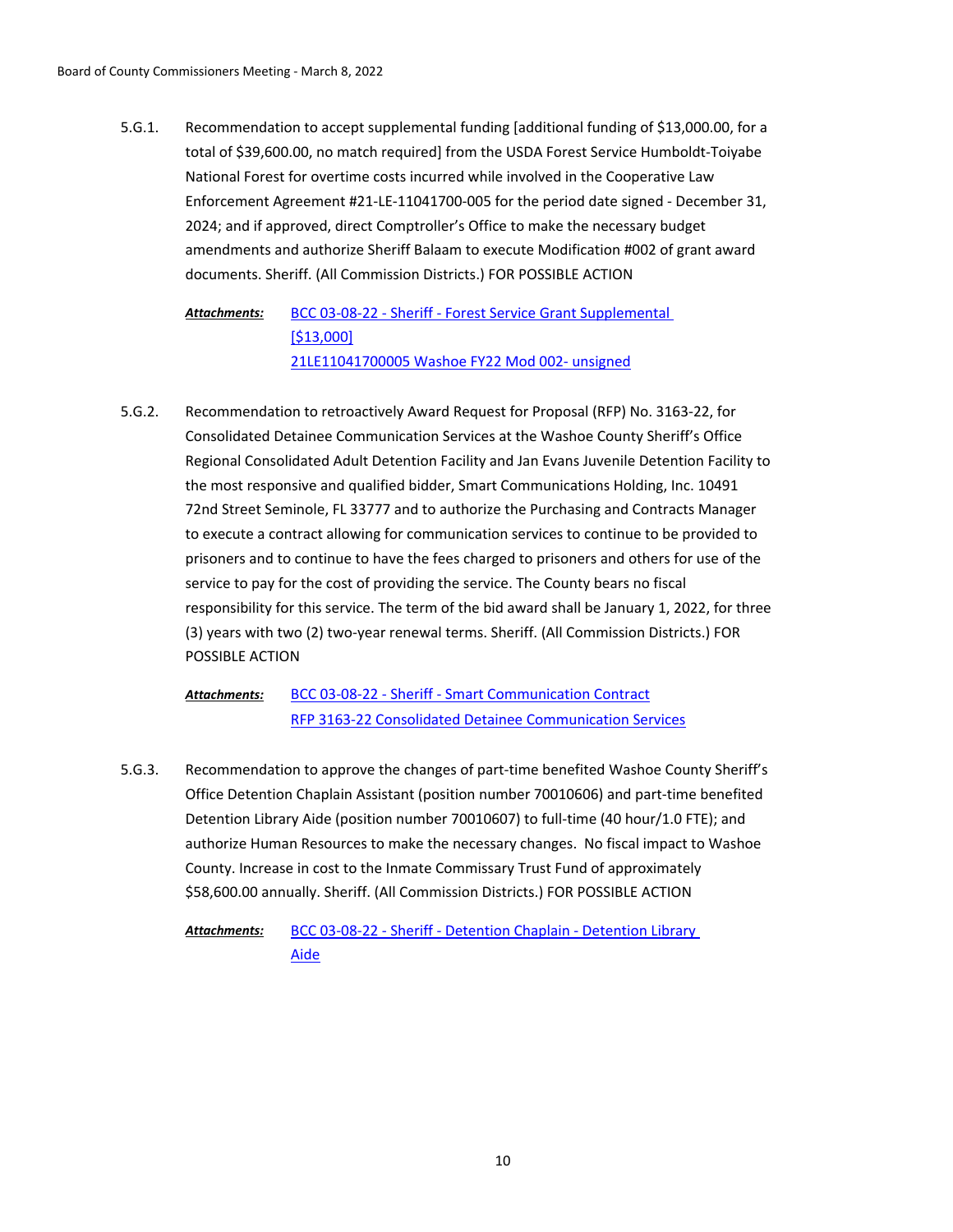Recommendation to accept a Justice Assistance Grant award, project number 19-JAG-37, [amount not to exceed \$29,000.00, no County match required] as administered through the State of Nevada Department of Public Safety Office, Office of Criminal Justice Assistance, to cover the cost of communications supplies for the Special Operations Division, for the retroactive grant period of January 1, 2022 through December 31, 2022 and if approved, direct Comptroller's Office to make the necessary budget amendments. Sheriff. (All Commission Districts.) FOR POSSIBLE ACTION 5.G.4.

[BCC 03-08-22 - Sheriff - JAG Grant SOD Comms \[\\$29,000\]](http://washoe-nv.legistar.com/gateway.aspx?M=F&ID=7f8217e4-d646-4214-b946-d5f4c516102e.doc) [19-JAG-37 Award - S1 signed](http://washoe-nv.legistar.com/gateway.aspx?M=F&ID=a12ba0db-5741-4c98-ba7c-1e7312de9501.pdf) *Attachments:*

Recommendation to accept Treasurer's status report for the period ending February 28, 2022, of payment of refunds and interest since last update in the amount of \$2,175,952.13 on certain property tax overpayments for residential properties at Incline Village/Crystal Bay, in compliance with the October 21, 2019 Order issued by the District Court in Village League to Save Incline Assets, Inc., et.al. vs. State of Nevada, et.al., Case No. CV03-06922, as modified and clarified by the settlement agreement regarding the processing of refunds. Treasurer. (All Commission Districts.) FOR POSSIBLE ACTION 5.H.1.

[Staff Report - Treasurer's status report for the period ending](http://washoe-nv.legistar.com/gateway.aspx?M=F&ID=a6794f3c-93d1-4694-b155-6f28b72b40cd.doc)  2.28.2022 [FEBRUARY 28 2022 REPORT OF CLAIMS PAID](http://washoe-nv.legistar.com/gateway.aspx?M=F&ID=fa2630bd-14af-4b10-94e3-68900fadc516.pdf) *Attachments:*

# **End of Consent Items**

Recommendation to approve budget amendments totaling an increase of [\$155,535.00; \$16,434.40 county match] in both revenue and expense to the FY22 Centers for Disease Control and Prevention (CDC) Assistant Secretary for Preparedness Response (ASPR) Public Health Preparedness Carryover Program Grant Subaward retroactive to July 1, 2021 through June 30, 2022 and direct the Comptroller's Office to make the appropriate budget amendments. Health District. (All Commission Districts.) FOR POSSIBLE ACTION 6.

BCC Staff Report\_FY22\_ASPR Carryover\_03-08-22.doc [SG 25546 NOA signed.pdf](http://washoe-nv.legistar.com/gateway.aspx?M=F&ID=6c486cbd-0b7d-4e57-8ece-a98afb649773.pdf) *Attachments:*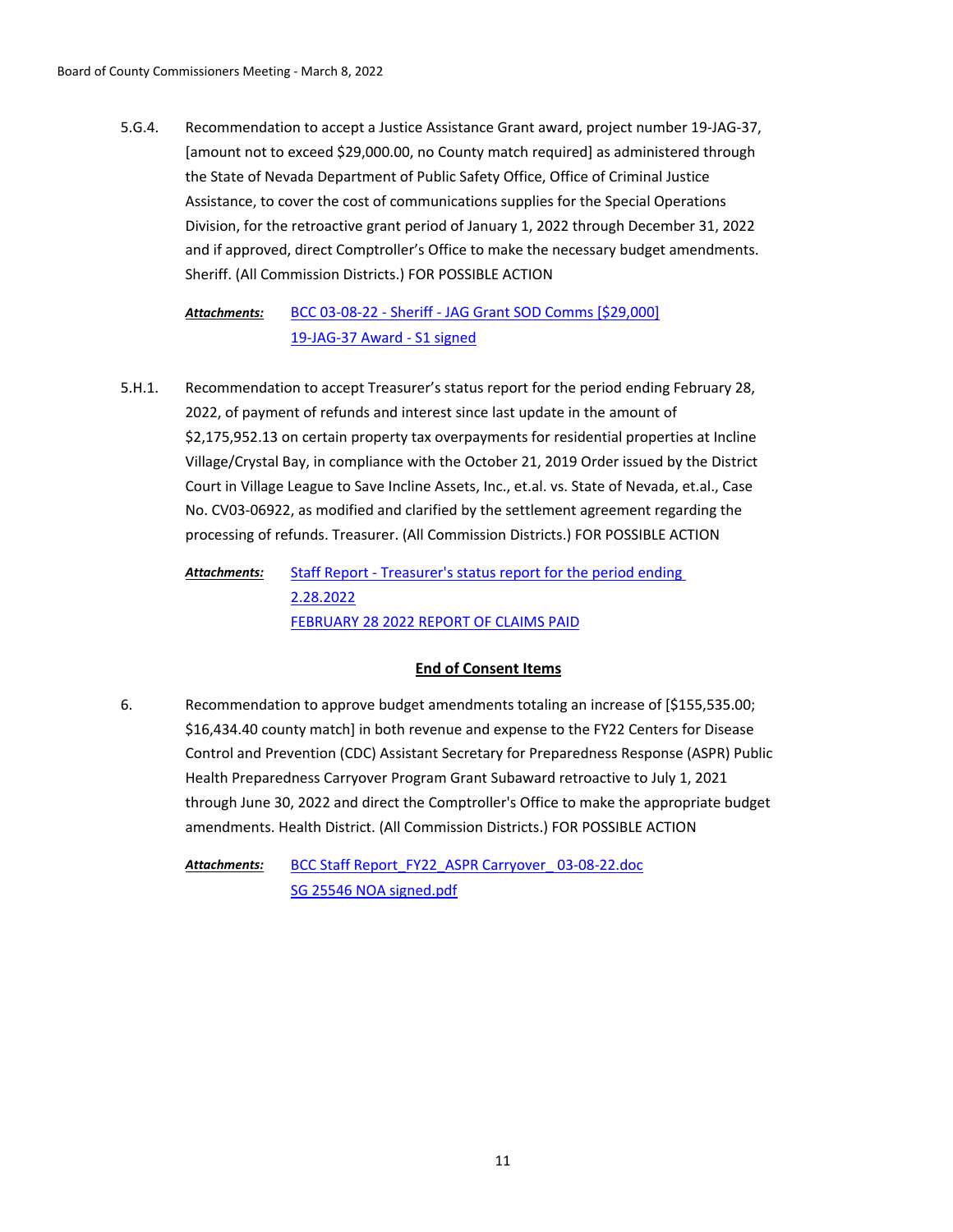Recommendation to accept a subaward Amendment #1 from the State of Nevada Department of Health and Human Services, Division of Welfare and Supportive Services, Child Care Licensing in the amount of [\$590,395.00; no county match] retroactive to July 1, 2021 through June 30, 2022 to provide child care licensing and monitoring within Washoe County as well as providing training/technical assistance and support provider quality, capacity and assist with pandemic-related supplies; and authorize the Director of the Human Services Agency to retroactively execute the subaward and related documents; and direct the Comptroller's Office to make the necessary budget amendments. Human Services Agency. (All Commission Districts.) FOR POSSIBLE ACTION 7.

[BCC 03-08-22 TMP5840 Accept Childcare Licensing Amendment](http://washoe-nv.legistar.com/gateway.aspx?M=F&ID=9bded0d8-ea7d-4fae-b81f-83ea30de5100.doc)  [\$590,395; no county match] [Amend 1 - WCHSA \\_ Subaward Packet](http://washoe-nv.legistar.com/gateway.aspx?M=F&ID=033fa46a-6d8e-468a-bade-318ca41a8936.pdf) [Washoe County HSA CC Licensing - FY22 Subaward Packet\\_Fully](http://washoe-nv.legistar.com/gateway.aspx?M=F&ID=299dac02-e860-400b-9205-e70c2cac276f.pdf)  Executed *Attachments:*

Recommendation to approve amendment to contract with Allied Universal Security for armed and unarmed professional security services, retroactive to January 1, 2022 through June 30, 2022. Estimated expenditures are anticipated as [\$1,755,406.00]. If approved, authorize the Purchasing and Contracts Manager to execute the agreement. Manager's Office. (All Commission Districts.) FOR POSSIBLE ACTION 8.

[Staff Report Q3-Q4 FY22 Allied Universal Security Contract](http://washoe-nv.legistar.com/gateway.aspx?M=F&ID=9c58d169-f887-485e-9d35-9ff3a1abdc58.docx) [Washoe County AUS Q3-Q4 FY22 Contract](http://washoe-nv.legistar.com/gateway.aspx?M=F&ID=126397fa-d076-4bfc-b4af-76410bf2809f.pdf) *Attachments:*

Recommendation to Award Request for Proposal (RFP) No. 3162-22 for the Registrar of Voter's Temporary Employment Services for the 2022 elections to two (2) responsive and responsible bidders, My Next Career Path Staffing, LLC. And A&A Associates, in a total amount not to exceed [\$322,000.00; \$161,000.00 for the FY22 Primary Election and \$161,000.00 for the FY23 General Election], and if approved, authorize the Purchasing and Contracts Manager to execute the contract. Registrar of Voters. (All Commission Districts.) FOR POSSIBLE ACTION 9.

[3-8-2022 Staff Report ROV Temporary Employee Services](http://washoe-nv.legistar.com/gateway.aspx?M=F&ID=38a3af11-3ec8-4b6b-ace6-e082dec17a1a.doc) [Intent to Award RFP 3162-22](http://washoe-nv.legistar.com/gateway.aspx?M=F&ID=fe0d0f22-f661-4f04-985b-66aaaedc0717.docx) [A & Associates - Attachment B - Cost Schedule](http://washoe-nv.legistar.com/gateway.aspx?M=F&ID=e2318ee5-3165-4101-a5e3-539f3bc38e9d.PDF) [ITB](http://washoe-nv.legistar.com/gateway.aspx?M=F&ID=fe378fff-2a4d-45f7-b841-c38b94198681.PDF) *Attachments:*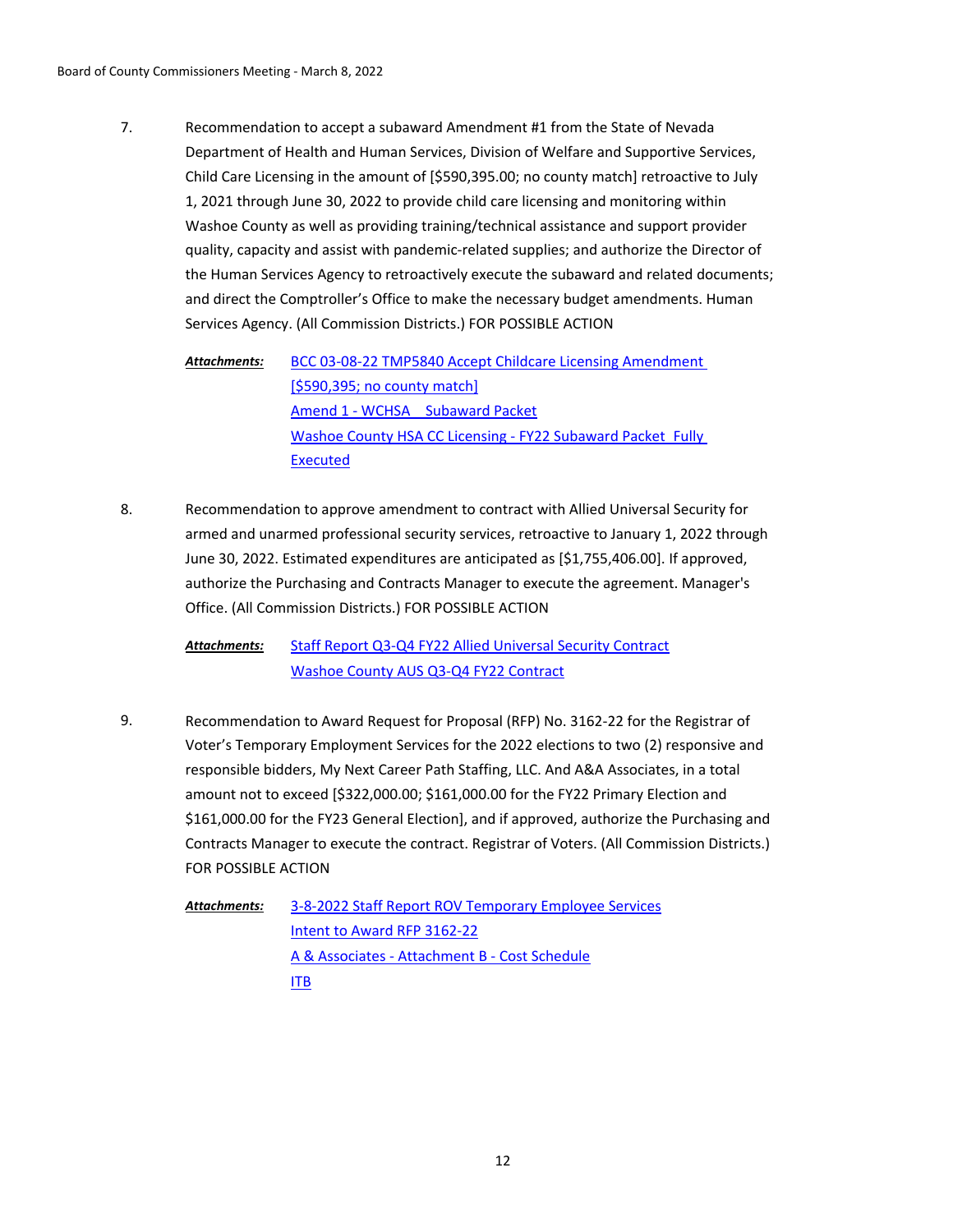Recommendation to Award Request for Proposal (RFP) No. 3165-22 for Mail-In Ballot On-Demand Printing and Mailing Services for the 2022 Primary and General elections to the most responsive and responsible bidder, K&H Integrated Print Solutions, in an amount not to exceed [\$800,000.00 total; \$400,000.00 for the FY22 Primary Election and \$400,000.00 for the FY23 General Election], and if approved, authorize the Purchasing and Contracts Manager to execute the contract. Registrar of Voters. (All Commission Districts.) FOR POSSIBLE ACTION 10.

[3-8-2022 Staff Report 2022 Mail In Ballot Printing and Mailing](http://washoe-nv.legistar.com/gateway.aspx?M=F&ID=23753420-b7d4-47d3-beb0-368b4b5eb284.doc)  **Services** [Intent to Award RFP 3165-22](http://washoe-nv.legistar.com/gateway.aspx?M=F&ID=969dc26b-a0f3-4843-9e30-058f5c3e5802.docx) [Cost Proposal](http://washoe-nv.legistar.com/gateway.aspx?M=F&ID=8afa9425-9b99-45aa-90ec-f1623245e3d4.PDF) [04\\_WASH RFP #3165-22 Pricing Addendum A](http://washoe-nv.legistar.com/gateway.aspx?M=F&ID=416a2ed7-46a4-4f8e-a0f4-d733acddf8ce.PDF) *Attachments:*

Recommendation to Revise the February 8, 2022 Award of Request for Proposal (RFP) No. 3166-22 for Sample Ballot Mailing Services for the 2022 elections to the lowest responsive and responsible bidder, Metro Mailing Service Inc., to change the amount from [\$500,000.00] to not to exceed [\$150,000.00]. Registrar of Voters. (All Commission Districts.) FOR POSSIBLE ACTION 11.

*Attachments:* [3-8-2022 Staff Report Sample Ballot Services.Revised](http://washoe-nv.legistar.com/gateway.aspx?M=F&ID=7ec4dab4-2e47-4870-a35f-927922c4b359.doc)

- 12. Public Comment. Comment heard under this item will be limited to three minutes per person and may pertain to matters both on and off the Commission agenda. The Commission will also hear public comment during individual action items, with comment limited to three minutes per person. Comments are to be made to the Commission as a whole.
- 13. Commissioners'/County Manager's announcements, reports and updates to include boards and commissions updates, requests for information or topics for future agendas. (No discussion among Commissioners will take place on this item.)

# **Adjournment**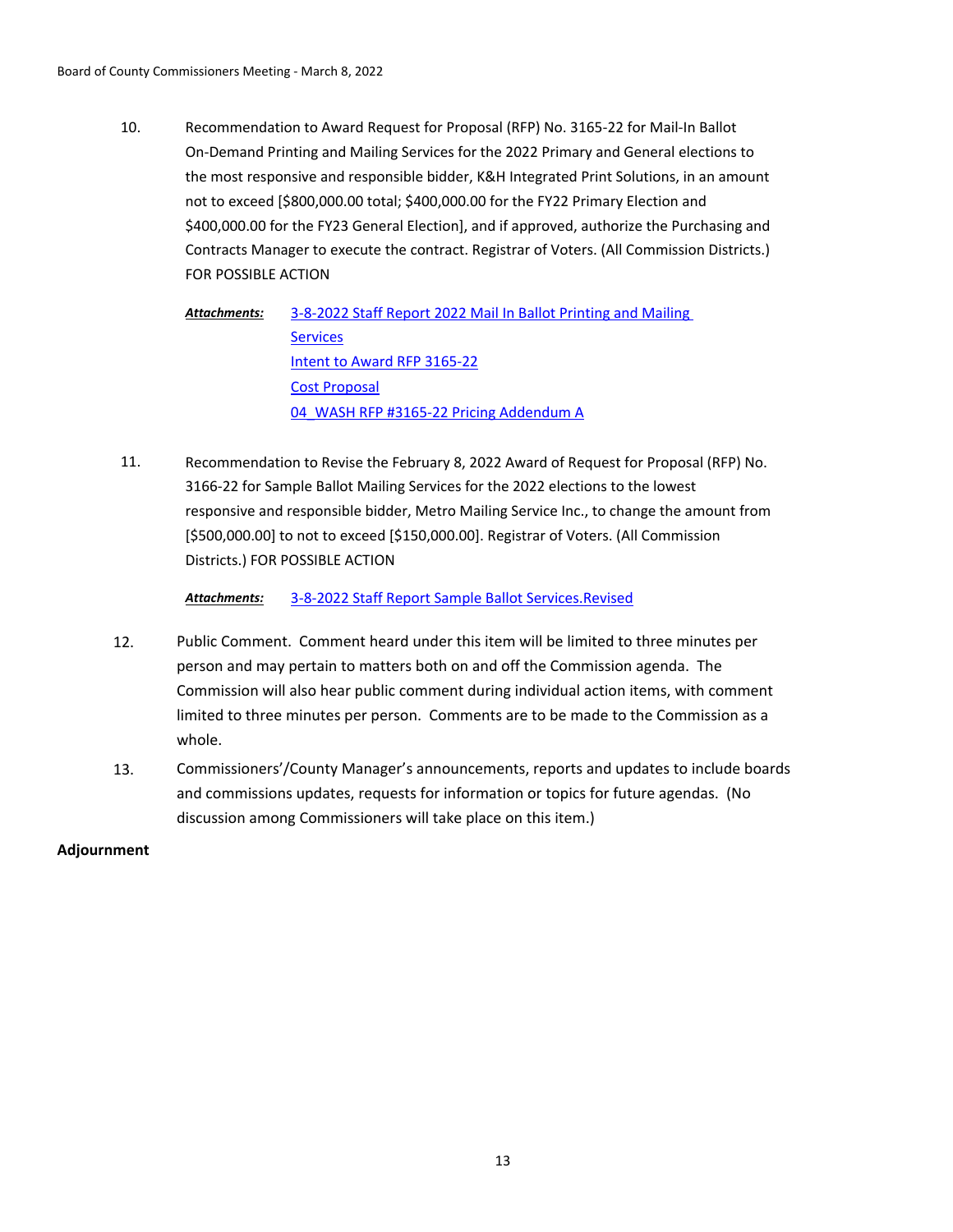Various boards/commissions the Washoe County Commissioners may be a member of or liaison to:

## Chair Hartung

Community Homelessness Advisory Board (alternate) EDAWN (Economic Development Authority of Western Nevada) Nevada Association of Counties Board of Directors (NACO) Regional Transportation Commission Truckee Meadows Regional Planning Agency Governing Board Truckee Meadows Water Authority Board Truckee River Flood Management Authority Washoe County Stadium Authority Washoe County Investment Committee Western Regional Water Commission

## Vice-Chair Hill

Community Homelessness Advisory Board Downtown Reno Business Improvement District EDAWN (Economic Development Authority of Western Nevada) (alternate) Nevada Tahoe Conservation District Board of Supervisors Regional Transportation Commission (alternate) Tahoe Prosperity Center Board of Directors Tahoe Regional Planning Agency Governing Board Tahoe Transportation District Board of Directors Tahoe Transportation Commission Truckee Meadows Regional Planning Agency Governing Board Truckee Meadows Water Authority Board Truckee River Flood Management Authority Washoe County Internal Audit Committee (alternate) Washoe County Investment Committee Washoe County Legislative Liaison Washoe County Stadium Authority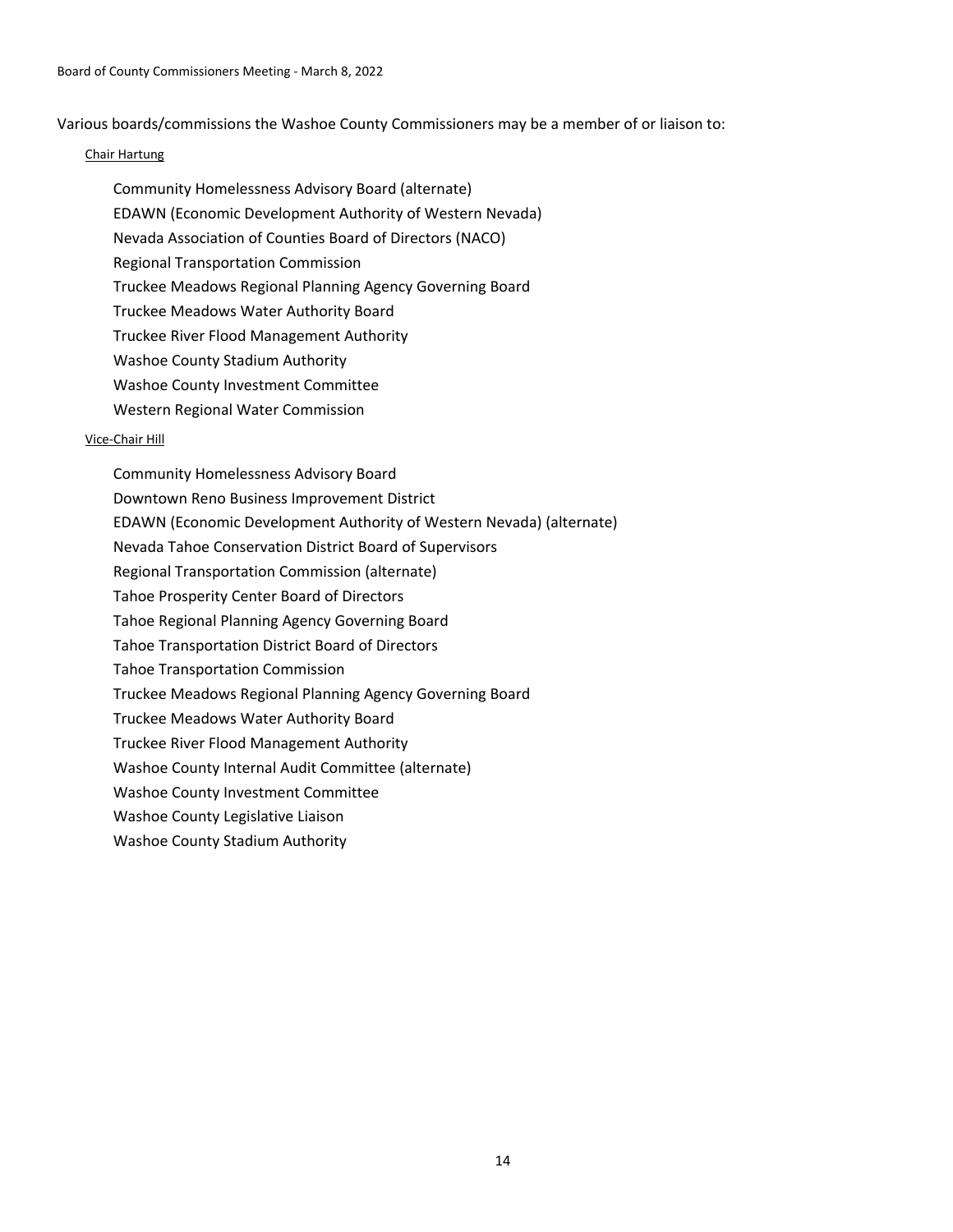### Commissioner Lucey

Community Homelessness Advisory Board Nevada Association of Counties Board of Directors (NACO) Regional Transportation Commission Reno-Sparks Convention & Visitors Authority Tahoe Regional Planning Agency Governing Board (alternate) Tahoe Transportation District Board of Directors (alternate) Tahoe Transportation Commission (alternate) Truckee Meadows Water Authority Board (alternate) Truckee River Flood Management Authority (alternate) Washoe County Criminal Justice Advisory Committee Washoe County District Board of Health Washoe County Legislative Liaison Washoe County School District Capital Funding Protection Committee Washoe County School District Oversight Panel Washoe County Stadium Authority (alternate) Western Nevada Development District (WNDD) (alternate) Western Regional Water Commission

#### Commissioner Jung

Washoe County Animal Services Advisory Board Downtown Reno Business Improvement District (alternate) Nevada Tahoe Conservation District Board of Supervisors (alternate) Nevadaworks (alternate) Regional Transportation Commission (alternate) Truckee Meadows Water Authority Board (alternate) Truckee River Flood Management Authority (alternate) Washoe County Open Space and Regional Parks Commission Liaison Washoe County Senior Services Advisory Board Liaison Washoe County Stadium Authority (alternate)